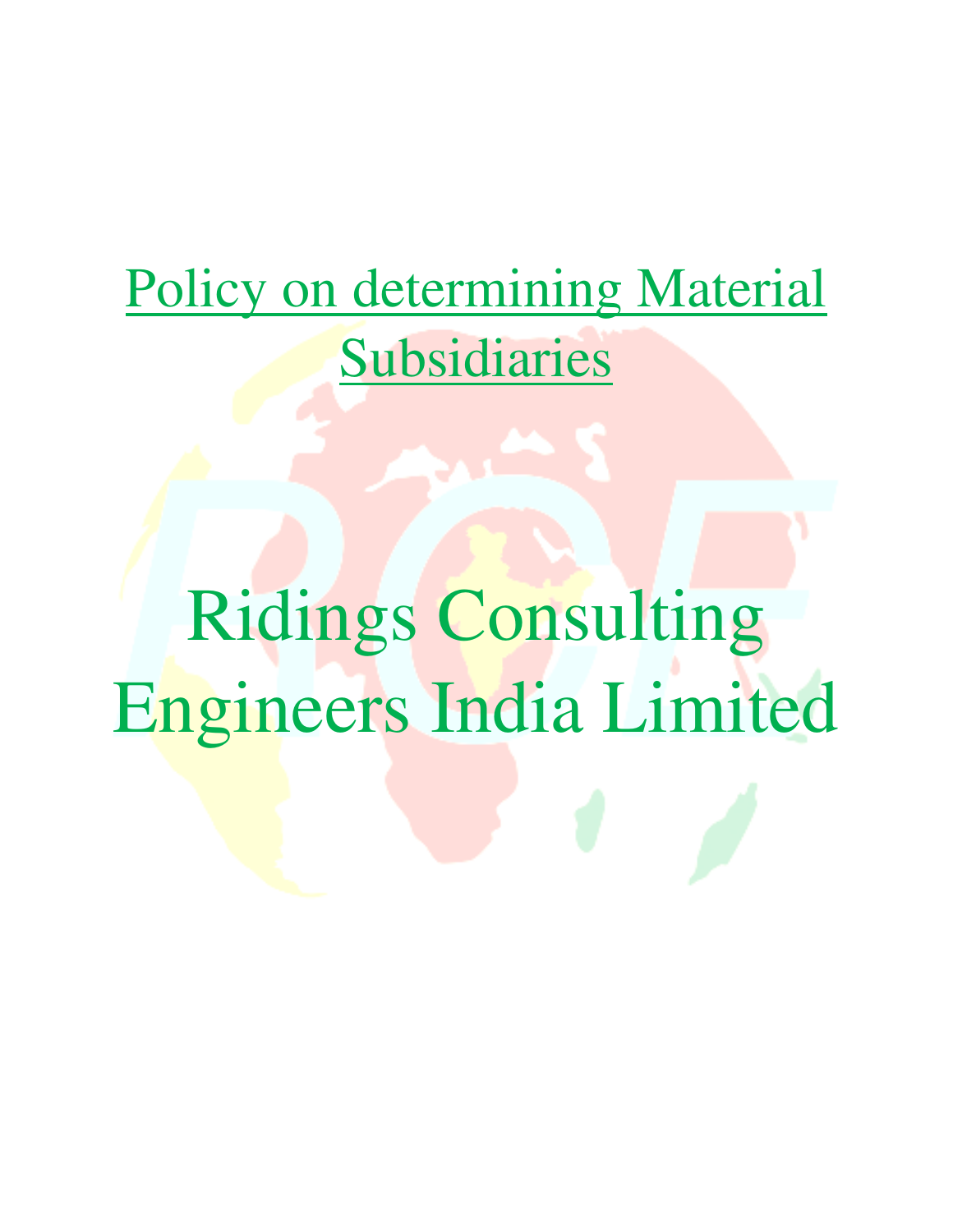### **PURPOSE OF THE POLICY**

The purpose of this Policy is determination of Material Subsidiaries and disclosure thereof as required under the Listing Regulations. The Policy also intends to ensure governance of Material Subsidiary companies by complying with directorship requirements, review of financial statements, bringing to the attention of the Board certain transactions/arrangements, rules regarding disinvestment of shares held by the Company and restrictions on selling/ disposing/ leasing of assets of such subsidiaries by the Company.

#### **DEFINITIONS**

| "Audit Committee"<br>"Board"<br>"Company"<br>"Control" | implies the audit committee constituted by the Board of Directors of the<br>Company from time to time under provisions of the Listing Regulations and<br>Section 177 of the Companies Act, 2013<br>implies Board of Directors of Ridings Consulting Engineers India Limited<br>implies Ridings Consulting Engineers India Limited<br>shall include the right to appoint majority of the directors or to control the<br>management or policy decisions exercisable by a person or persons acting<br>individually or in concert, directly or indirectly, including by virtue of their |
|--------------------------------------------------------|-------------------------------------------------------------------------------------------------------------------------------------------------------------------------------------------------------------------------------------------------------------------------------------------------------------------------------------------------------------------------------------------------------------------------------------------------------------------------------------------------------------------------------------------------------------------------------------|
|                                                        | shareholding or management rights or shareholder agreements or voting                                                                                                                                                                                                                                                                                                                                                                                                                                                                                                               |
| "Directors"<br>" $ED"$                                 | agreements or in any other manner.<br>implies all the Directors on the Board.<br>implies Executive Director of the Company                                                                                                                                                                                                                                                                                                                                                                                                                                                          |
| "Independent                                           | implies a non-executive Director of the Company, other than a nominee                                                                                                                                                                                                                                                                                                                                                                                                                                                                                                               |
| Director" or<br>" $ID"$                                | Director and who is neither a promoter nor belongs to the promoter group<br>of the company, and who satisfies other criteria for independence mentioned<br>in the Companies Act, 2013 and the Listing Regulations.                                                                                                                                                                                                                                                                                                                                                                  |
| "Listing Regulations"                                  | implies the Securities and Exchange Board of India (Listing Obligations and<br>Disclosure Requirements) Regulations, 2015 and amendments thereto                                                                                                                                                                                                                                                                                                                                                                                                                                    |
| "Material Subsidiary"                                  | Implies a subsidiary whose income or net worth exceeds 20% of the<br>consolidated income or net worth respectively, of the Company and its<br>subsidiaries in the immediately preceding accounting year.                                                                                                                                                                                                                                                                                                                                                                            |
| "Policy"                                               | implies this policy on determination of Material Subsidiaries of the<br>Company                                                                                                                                                                                                                                                                                                                                                                                                                                                                                                     |
| "Significant"                                          | implies any individual transaction or arrangement that exceeds or is likely                                                                                                                                                                                                                                                                                                                                                                                                                                                                                                         |
| Transaction                                            | to exceed 10% of the total revenues or total expenses or total assets or total                                                                                                                                                                                                                                                                                                                                                                                                                                                                                                      |
| or Arrangement"                                        | liabilities, as the case may be, of the unlisted subsidiary for the immediately<br>preceding accounting year.                                                                                                                                                                                                                                                                                                                                                                                                                                                                       |
| "Subsidiary"                                           | shall mean as defined under the Companies Act, 2013 Act and the Rules<br>made thereunder.                                                                                                                                                                                                                                                                                                                                                                                                                                                                                           |

# **OBJECTIVE OF THE POLICY**

The objective of this Policy is to determine (a) meaning of Material Subsidiary (b) requirement of Independent Director in certain unlisted material subsidiaries, incorporated in India or not (c) Restriction on disposal of shares of Material Subsidiary by the Company (d) Restriction on transfer of assets of Material Subsidiary and (e) disclosure requirements, under the Listing Regulations, as amended, and any other laws and regulations as may be applicable to the Company.